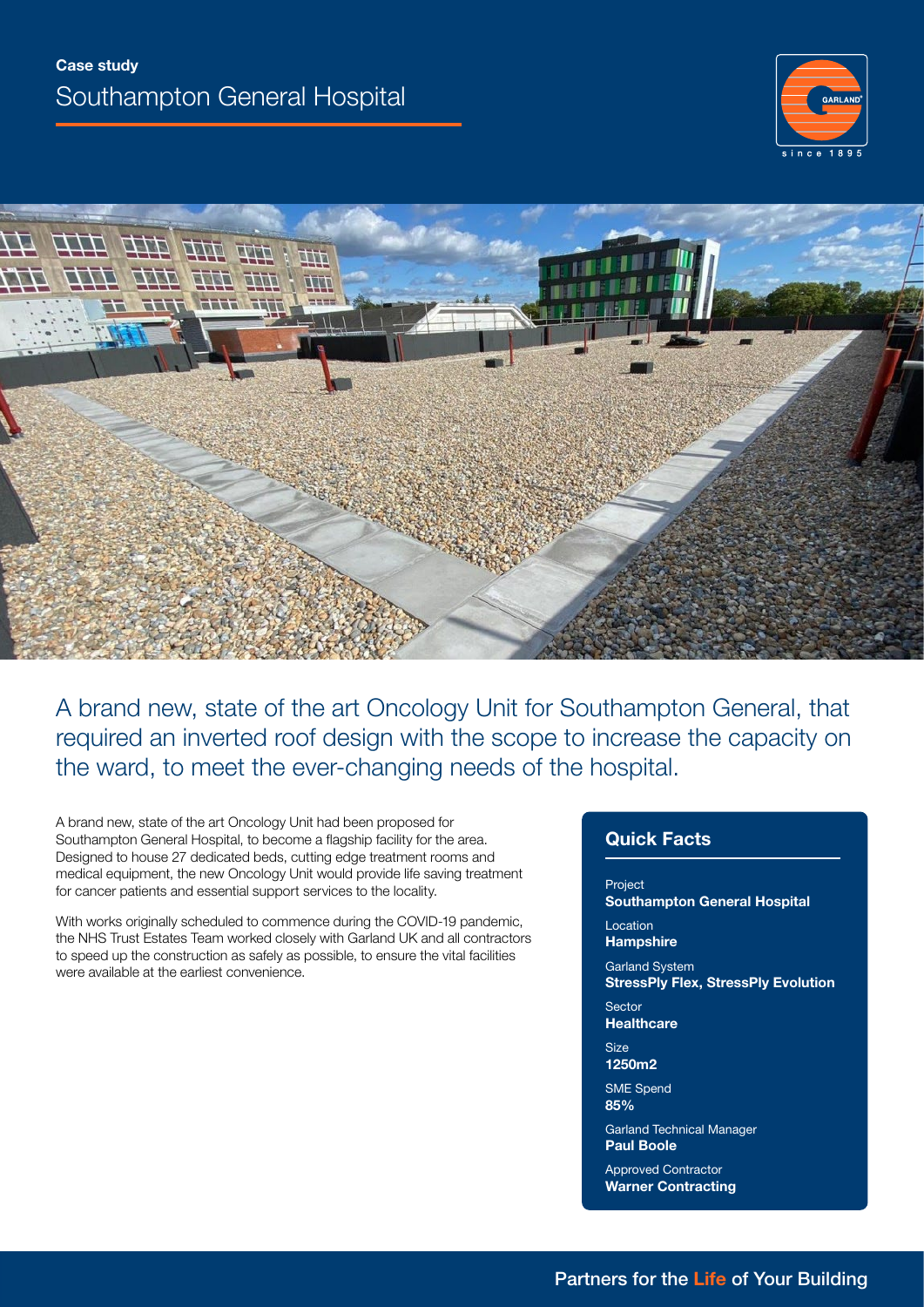

# **Challenge**

From the outset, Southampton General clearly outlined their future intentions to increase the capacity of the Oncology Unit, and fully utilise the inverted roof design by adding extra stories of ward space.

As an essential part of Garland's brief, the unique design intentions for the building had to be factored in and the rooftop waterproofing system required careful planning. The Garland Technical Manager worked closely with the building designers, Kendall Kingscott, to design a high-performance roof system that could easily be removed when the time comes to build additional stories and increase the capacity of the ward.

## **Solution**

The solution for this project required all parties to think differently. The hospital had plans to extend upwards in the future, however a temporary roof system would not necessarily provide the best waterproofing coverage. In addition as part of the design, Southampton General wished to include a photovoltaic system that could be used straight away and also be re-used for the roof extension in years to come.

After thoughtful consideration, an inverted roof was selected for highperformance waterproofing, whilst allowing for easy access and maintenance by the facilities management team. The easy access points would in turn be very helpful for maintaining the photovoltaic system in the future.

Garland Approved Contractor, [Warner Contracting](https://www.warnercontracting.co.uk), was assigned to the project and once the new concrete deck had cured, the Garland bituminous membrane system was installed. Using the StressPly Evolution fully bonded underlay and StressPly Flex cap sheet, the bespoke system included 200mm of XPS thermal insulation to achieve the required 0.15W/m2K thermal performance for a new build construction. Finally, over 100 tonnes of ballast was hoisted onto the 900m2 roof, providing a secure platform for the PV system and access walkways.

Warner Contracting also constructed plywood parapet upstands to cover the building's steel frame, and built to a height that meant a perimeter safety handrail was not required. The plywood upstands would not allow for an open flame, torch-on product, so were encapsulated using Garland's self-adhesive StressPly Flex SA, conforming to Safe2Torch guidance as outlined by the NFRC.<br>*After thoughtful consideration, an inverted roof was selected for After thoughtful consideration, an inverted roof was selected for* **First** *SA, confo* 





*high-performance waterproofing, whilst allowing for easy access and maintenance by the facilities management team.*